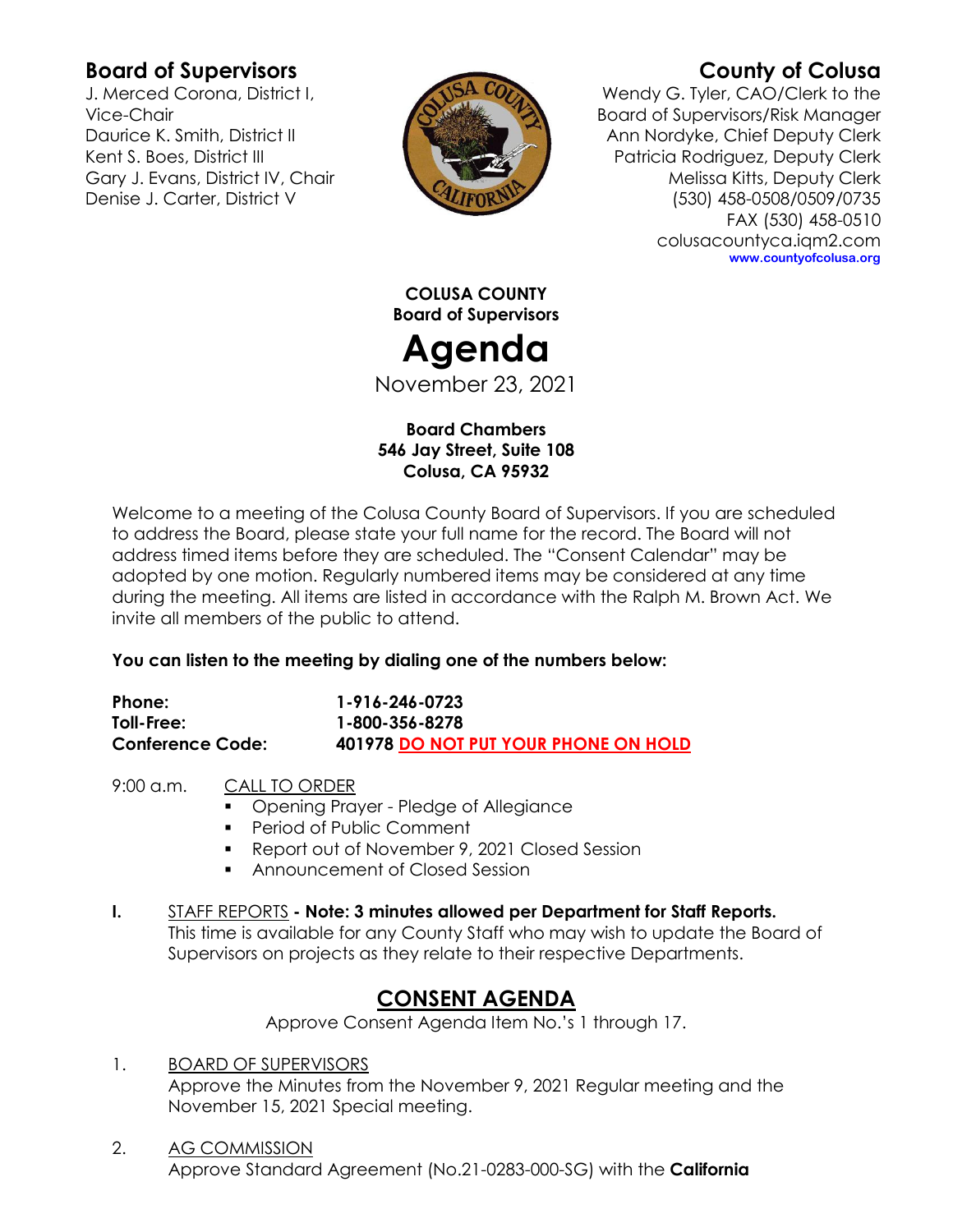| <b>Regular Meeting</b> |  |  |
|------------------------|--|--|

#### **Regular Meeting Tuesday, November 23, 2021 9:00 AM**

**Department of Food and Agriculture** for the Bee Safe Program, effective July 1, 2021.

- 3. APPOINTMENT/WILLIAMS FIRE PROTECTION DISTRICT Reappoint Samuel Reynolds (Dist. 3) to the Williams Fire Protection District to serve a 4-year term effective July 18, 2021 through July 17, 2025. **(Application Received: Samuel Reynolds)**
- 4. APPOINTMENT/COLUSA CEMETERY DISTRICT Reappoint Janice Bell to the Colusa Cemetery District Board, effective December 9, 2021 through December 8, 2025. **(Application received: Janice Bell)**
- 5. COUNTY COUNSEL

Approve Fourth modification to contract with Attorney, **John E. B. Myers, Esq.,** for dependent children legal representation, effective December 31, 2021.

- 6. HEALTH AND HUMAN SERVICES Approve the First Modification to the Agreement for Professional Services with Youth of Change for the provision of Wraparound services.
- 7. HEALTH AND HUMAN SERVICES Approve Subcontract (Agreement No. 21-007) with the **Chico State Enterprises,**  for Senior Nutrition Program funding, effective July 1, 2021, and authorize County Administrative Officer to sign.
- 8. HUMAN RESOURCES/PERSONNEL Reconsider Resolution No. 20-008, an Interim Resolution Establishing Temporary Personnel Policies due to COVID-19.
- 9. PURCHASING AND PROCUREMENT Declare three vehicles from two Departments as surplus County property and authorize the Purchasing Agent to dispose of same.
- 10. PURCHASING AND PROCUREMENT Ratify 1st Amendment to a software agreement with **OpenGov, Inc.,** effective October 27, 2021.
- 11. PURCHASING AND PROCUREMENT/BEHAVIORAL HEALTH Approve 2nd Modification to agreement with **Noel J. O'Neill**, for Interim Behavioral Health Director services, effective November 1, 2021.
- 12. PURCHASING AND PROCUREMENT/PUBLIC WORKS Approve contract with **ADKO Engineering** to provide the County with Surveyor services, effective November 1, 2021.
- 13. PURCHASING AND PROCUREMENT/HEALTH AND HUMAN SERVICES Approve contract with **Susan Haun, bda Strategies By Design**, for evaluation of the tobacco education program, effective January 1, 2022.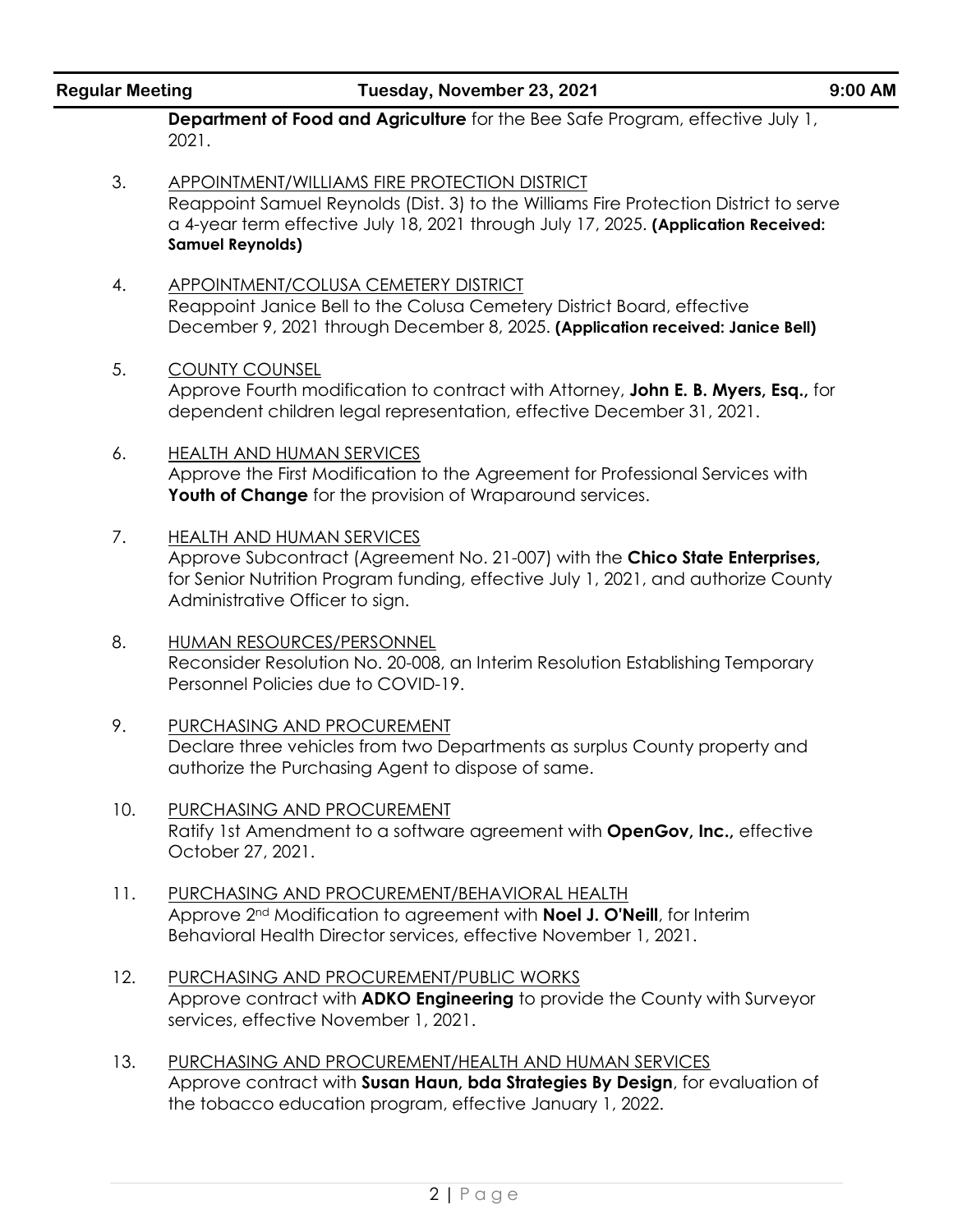|      | Approve a 5 year Equipment Lease agreement with Superior California Office<br><b>Equipment</b> and Maintenance agreement with <b>Advanced Document</b> for 2 new<br>copy machines.                                                                                                                                                                                                                                                                                                                                                                                                                                                                                                                                    |  |  |  |  |  |
|------|-----------------------------------------------------------------------------------------------------------------------------------------------------------------------------------------------------------------------------------------------------------------------------------------------------------------------------------------------------------------------------------------------------------------------------------------------------------------------------------------------------------------------------------------------------------------------------------------------------------------------------------------------------------------------------------------------------------------------|--|--|--|--|--|
| 15.  | <b>SHERIFF/OES</b><br>Adopt a Resolution certifying continuance of local drought emergency, first<br>proclaimed by Sheriff Garofalo on June 16, 2021, ratified by the Board on June<br>22, 2021, continued on Aug. 17, 2021 and October 12, 2021                                                                                                                                                                                                                                                                                                                                                                                                                                                                      |  |  |  |  |  |
| 16.  | <b>SHERIFF</b><br>Adopt a Resolution authorizing the Sheriff to apply for and execute the California<br>State Parks Boating and Waterways Safety and Enforcement financial aid<br>program and approving an agreement with the California Department of Parks<br>and Recreation, effective July 1, 2022, to sign reimbursement claims, and<br>authorizing the County Auditor to certify the amount of prior year's vessel taxes.                                                                                                                                                                                                                                                                                       |  |  |  |  |  |
| 17.  | <b>TREASURER</b><br>Accept October 2021 Treasury Monthly Investment Report as presented.                                                                                                                                                                                                                                                                                                                                                                                                                                                                                                                                                                                                                              |  |  |  |  |  |
|      | <b>END OF CONSENT AGENDA</b>                                                                                                                                                                                                                                                                                                                                                                                                                                                                                                                                                                                                                                                                                          |  |  |  |  |  |
| III. | <b>COUNTY OFFICE OF EDUCATION</b><br>Update from the County Superintendent of Schools Regarding Williams<br>1.<br>Settlement Site Visits and other matters of interest.                                                                                                                                                                                                                                                                                                                                                                                                                                                                                                                                               |  |  |  |  |  |
| IV.  | <b>AUDITOR</b><br>Approve Special Claims.<br>1.                                                                                                                                                                                                                                                                                                                                                                                                                                                                                                                                                                                                                                                                       |  |  |  |  |  |
| V.   | <b>HUMAN RESOURCES</b><br>Approve a Step 3 appointment for Teresa Henderson, Deputy Director of<br>1.<br>Health & Human Services, MGT Range 35, \$9,227 per month, effective her<br>date of hire. (4/5 <sup>th</sup> vote required)                                                                                                                                                                                                                                                                                                                                                                                                                                                                                   |  |  |  |  |  |
|      | 2.<br>Approve the following actions to be effective December 1, 2021:                                                                                                                                                                                                                                                                                                                                                                                                                                                                                                                                                                                                                                                 |  |  |  |  |  |
|      | Delete the existing classification of Office Assistant I; change<br>Α.<br>the title of the existing "Office Assistant II" to "Office Assistant<br>I"; change the title of the existing "Office Assistant III" to<br>"Office Assistant II"; approve the revised job description to<br>create a flexibly staffed Office Assistant I/II classification at<br>the following salary ranges: Office Assistant I: MSC09 (\$2,450 -<br>\$3,140), Office Assistant II: MSC13 (\$2,705 - \$3,470); Office<br>Assistant II-AG MSC43 (\$2,885-\$3,686)<br>Adopt the range adjustment for the classifications of Office<br>В.<br>Assistant Supervisor from MSC16 (\$2,915 - \$3,737) to MSC19<br>$( $3, 140 - $4, 027)$ per month. |  |  |  |  |  |
|      |                                                                                                                                                                                                                                                                                                                                                                                                                                                                                                                                                                                                                                                                                                                       |  |  |  |  |  |

**Regular Meeting Tuesday, November 23, 2021 9:00 AM**

14. PURCHASING AND PROCUREMENT/PROBATION

C. Amend the Position Allocation Schedule for the following departments with the above changes: Agriculture (559), Behavioral Health Services (713), Health and Human Services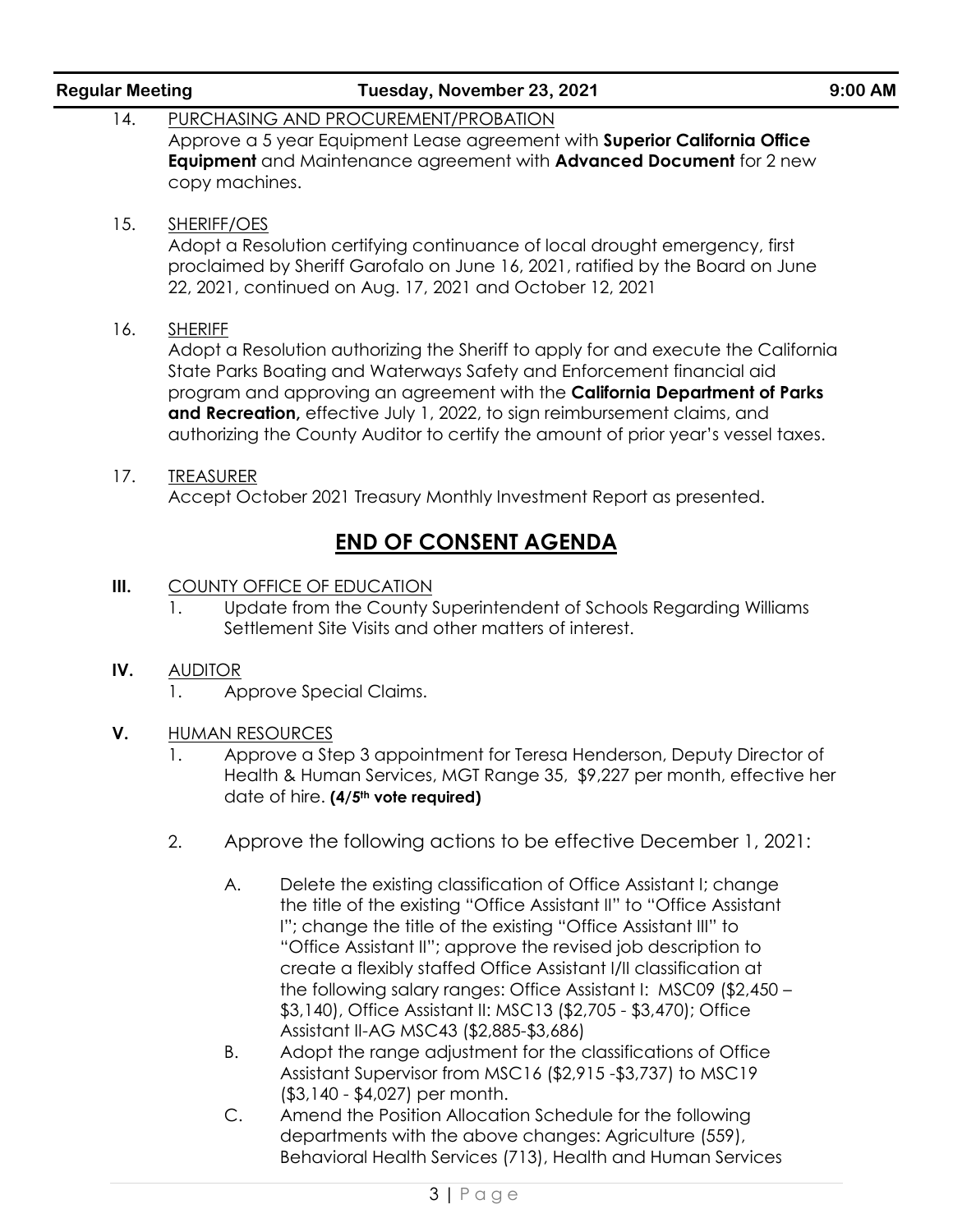(811) and Probation (150/535)

- 3. Adopt Revised Job Class Table reflecting classification range changes adopted by the Board on November 23, 2021.
- **VI.** AG COMMISSION/MIGRANT HOUSING
	- 1. Adopt the resolution approving the 2021-2023 fiscal year rehabilitation contract with the **State of California Department of Housing and Community Development** for the Williams Migrant Center.

### 2. **SITTING AS THE COLUSA COUNTY AIR POLLUTION CONTROL DISTRICT**

Adopt a Resolution Approving and Authorizing the Application to Administer The Funding Agricultural Replacement Measures for Emission Reductions (FARMER) Program for Fiscal Year (FY) 2021-22, and Authorize the Air Pollution Control Officer to sign on behalf of the County.

#### **VII.** HEALTH AND HUMAN SERVICES

1. Adoption of the Resolution authorizing Colusa County Department of Health and Human Services to apply for the Federal Emergency Solutions Grant Program.

#### 2. **SITTING AS IN-HOME SUPPORTIVE SERVICES PUBLIC AUTHORITY BOARD**

Approve the Public Authority rate change due to increase in the minimum wage for IHSS service providers effective January 1, 2022 as follows: \$15.00 per hour minimum wage, \$0.50 per hour wage supplement, \$0.80 per hour for payroll taxes, and \$0.43 for the Administrative portion of the rate for a total Public Authority rate of \$16.73 per hour.

#### **VIII.** COMMUNITY DEVELOPMENT DEPARTMENT

1. Approve a contract with **Rural Community Assistance Corporation** to prepare LEAP Grant funded income surveys in the communities of Arbuckle, Maxwell, and Princeton.

#### **IX.** PURCHASING AND PROCUREMENT/CO-OP EXTENSION

- 1. Approve Equity Lease Agreement with **Enterprise FM Trust** for a Ford F-250 Super Cab Pickup for Cooperative Extension and authorize the Purchasing Agent to sign the agreement.
- **X.** COUNTY ADMINISTRATIVE OFFICE
	- 1. Approve FY 21/22 Revenue and Appropriations Intra-Budget Contingency Request Adjustments No. B-22041. **(4/5 vote required)**
	- 2. Approve FY 21/22 Revenue and Appropriations Inter-Budget Adjustments No. 006 -008. **(4/5 vote required)**
- **XI.** BOARD OF SUPERVISORS
	- 1. Approve the 2022 Board of Supervisors meeting schedule.
	- 2. Approve Letter to Citizens Redistricting Commission concerning State and Federal Legislative District Boundaries.